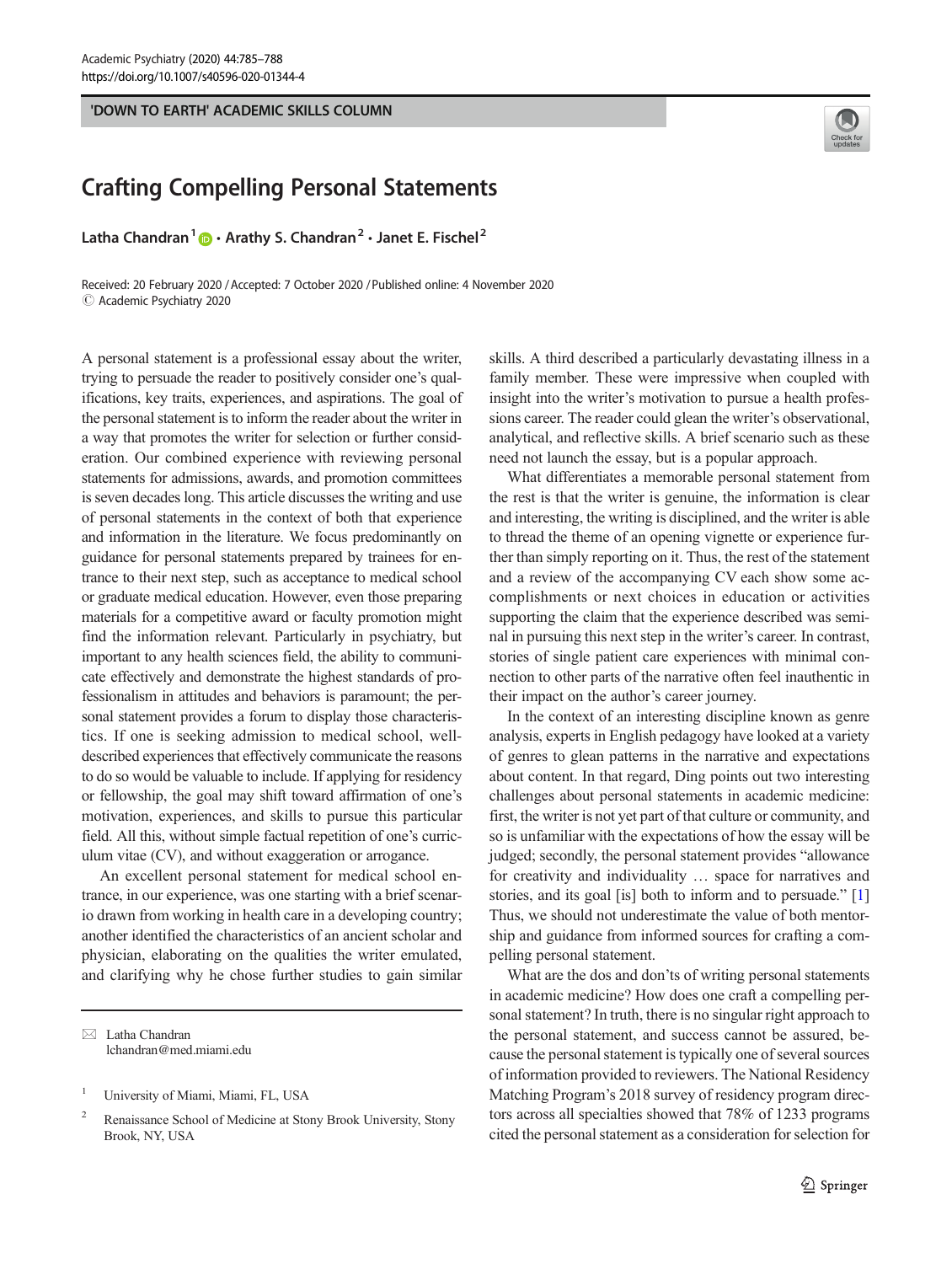interview, and 56% of 1208 programs included it in ranking consideration [\[2](#page-3-0)]. In psychiatry, those figures are 90% of 58 programs for interview selection and 74% of 58 programs for ranking decisions [\[2](#page-3-0)]. The internet provides information from consulting agencies, numerous tips, topics to write about, samples, and possible "hooks" to gain reader attention. There are websites that offer ghostwriting of personal state-ments for purchase [[3](#page-3-0)]. Such resources are not unique to academic medicine or guided by research evidence. In fact, there is limited literature with supporting research on best practices surrounding the writing of personal statements in academic medicine. Nonetheless, what is currently available allows us to glean some helpful findings.

A prospective study of an entering class of 176 medical students in the UK found that the information in the personal statements (in a detailed coding scheme for such things as motivation and hobbies) as well as "conscientiousness" in the personality assessments of the students predicted clinical aspects of their training while the letters of references from teachers had no predictive value [[4](#page-3-0)]. In applications to psychiatry residency programs, advice includes using the personal statement to "bring to light information about the applicant not found elsewhere in the application." [\[5\]](#page-3-0) Other advices include information on how and why the applicant selected the field, brief explanation of academic difficulty, if any, and what was learned from it, and perhaps information on future plans [[5\]](#page-3-0). Furthermore, 131 US program directors in anesthesiology were surveyed about how they used personal statements; with 70 respondents, although only 41% considered it very or somewhat important for selecting interview candidates, and the vast majority "always" or "sometimes" used the essay for interview selection and during actual interviews [[6](#page-3-0)]. Those same researchers evaluated ratings by four reviewers of 670 de-identified personal statements in applications to their institution's anesthesiology program. Quality of the essays was rated on a 5-point scale from poor to superior for eight characteristics, such as grammar, compelling, and original/personal. Graduation from a US or Canadian medical school, female gender, and younger age were associated with what the reviewers rated as "higher quality" personal statements [\[6](#page-3-0)]. In a study of over 2000 internal medicine residency applicants' personal statements, female applicants focused more on team membership and emotional aspects of doctoring, while male applicants wrote more frequently about personal qualities and skills [\[7\]](#page-3-0).

Although a different graduate education pathway, virtually all doctoral programs in psychology and counseling require the submission of a personal statement. It is consistently rated as the most important document when selecting doctoral students [\[8\]](#page-3-0). In these situations, discussion of the candidate's research interests and understanding of the field were considered paramount in being selected [\[8](#page-3-0)]. With 97 respondents from the 367 polled (26% response rate), factors viewed positively included

discussion of one's strengths and eagerness to learn more in the field as well as better alignment between one's interest and the program goals, while factors such as unprofessional tone, exaggerated altruism, poor writing, and lack of awareness of the program's goals were deemed damaging [\[8](#page-3-0)]. In a 2006 study polling the chairs of graduate admissions committees in psychology, four areas of concern emerged as damaging: excessive altruism, excessive self-disclosure, being professionally inappropriate, and a focus on personal mental health. While interesting, the work should be interpreted with caution, as just 19% of surveys were returned. Furthermore, in the category of personal mental health, reviewers gave examples of statements showing "emotional in-stability" that precluded consideration for selection [\[9](#page-3-0)].

The disclosure of mental health–related issues in personal statements is a complex consideration. As reported by Pheister et al., survey results of residency program directors indicate that applicants with a disclosure of depression were at higher odds of not receiving an interview invitation and ranking for match than those who had no such disclosure [[10](#page-3-0)]. However, even with a disclosed illness, a strong applicant would fare better than an average applicant without such disclosure. The authors conclude that disclosure of mental illness puts the applicant at a disadvantage that could be overcome by the strength of the rest of the application [\[10\]](#page-3-0). A study of medical students from the University of New Mexico (51% response rate for 349 students) indicated that the majority of students who had a mental health diagnosis would not disclose it for a board license application or for a residency application through ERAS [[11\]](#page-3-0). The most common reason cited for such reluctance was the fear of being stigmatized and of not matching. In sum, this is a personal decision that deserves careful and deliberate thought. Applicants should be aware that confidentiality of information is not assured, and applications are often reviewed by multiple committee members. From another perspective, one can argue that experience with an illness might enhance insight and compassion. Based on the available research evidence and on our collective experience, we would recommend such disclosure only when the applicant has (a) an excellent reason to offer it, (b) managed the difficulties effectively, and (c) demonstrated skills to continue training successfully.

#### When Does One Use a Personal Statement?

Personal statements are used for diverse purposes. The important point here is that, if a personal statement is requested, it is to your benefit to provide one. It is an opportunity to present information about oneself that provides the reader a rich context for understanding your preparation and competitiveness for selection from a pool of very likely well qualified applicants. A quick aside here. We find it fairly easy to identify the occasional personal statement that was probably "recycled" for residency or fellowship applications after it was initially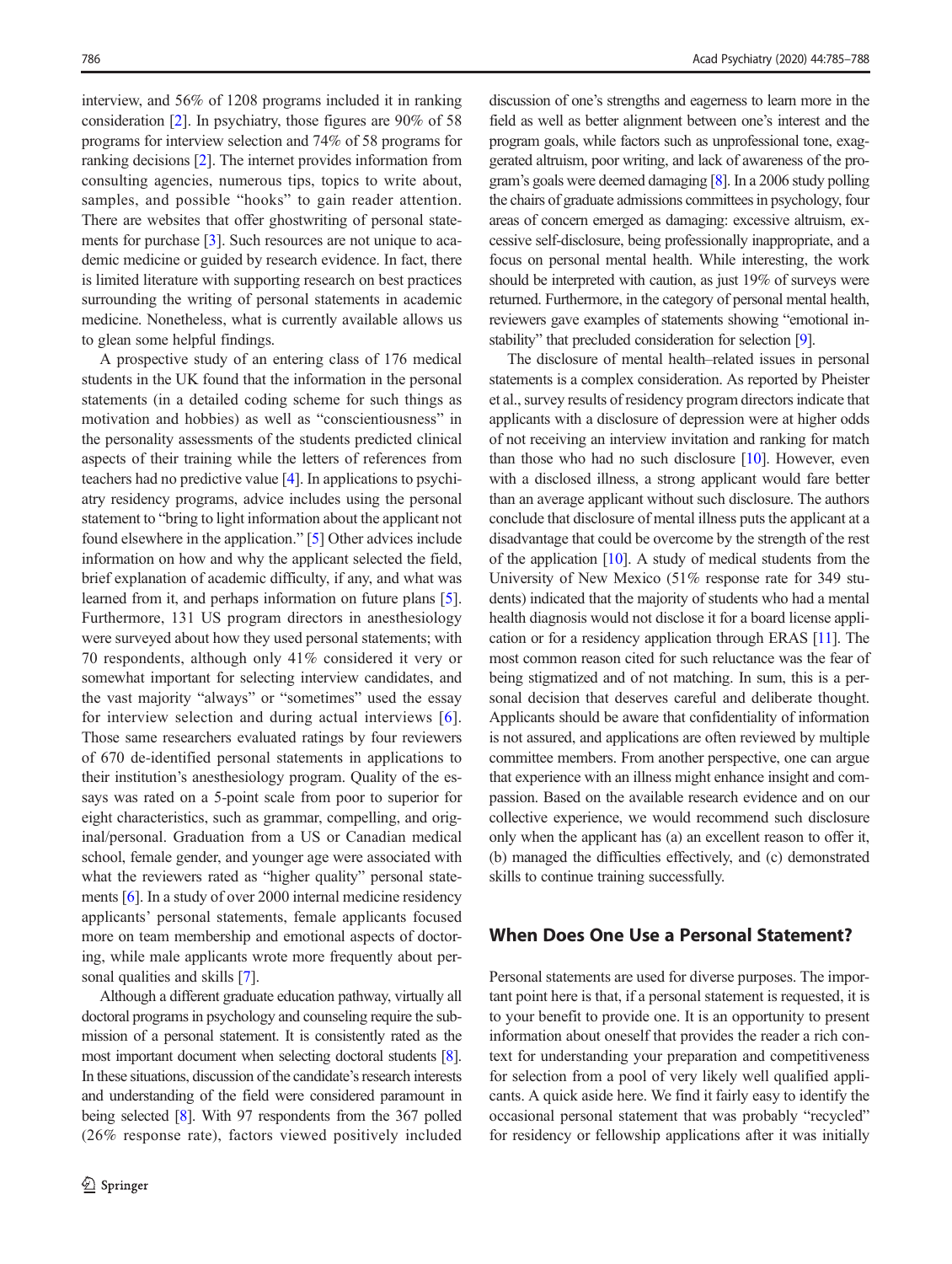prepared for college or medical school applications. Why? The cut-and-paste substitutions typically do not demonstrate the intimate connection to the current purpose.

The submission of your CV does not preclude the importance of a personal statement. These two documents serve different functions. The CV is usually structured for the detailed facts of your academic life in each domain of your work. It is provided in a format that is often highly organized by headings (e.g., education, licensures, committee work) but without page limit. The personal statement is preferably 1–2 single-spaced pages, and invites you to illuminate aspects of your education or experience. While organized, the narrative is not structured by a pre-existing format. Thus, you can be subjective or objective, in places, about the impact of your activities and possible future plans.

### Questions to Consider When Writing Your Personal Statement

Consider the following questions as you begin to craft your personal statement.

- 1. Why do you want to join this field or educational program? Why now?
- 2. What is noteworthy about you, your work or life experiences, and how do those experiences link to this next career step?
- 3. What characteristics and experiences qualify you for this?
- 4. What are your future goals after completing this training?

Keeping those questions in mind, the personal statement should demonstrate evidence of self-reflection and learning through experience. As a succinct representation of your personal qualities, your journey so far, your accomplishments, lessons learned and your anticipated path forward, the essay might include your vision for yourself professionally as well as traits such as perseverance, integrity, commitment, or enthusiasm. Consider indicating how your vision for yourself aligns with the institution's or program's vision. A compelling personal statement often has evidence of reflection on your career path thus far and how your thinking has evolved along that journey. Evidence of a growth mindset and brief, careful self-analysis helps the reader learn about your strengths. Carefully select specific examples to illustrate your qualities as highly desirable for the purpose of the application.

#### How Does One Organize a Personal Statement?

Before starting to write your personal statement, be clear about its intended purpose. What is it for? Who will read it?

Why do you merit selection? This will help hone what you want to include. Thus, the first step is to start with both the reader and your goal in mind. Which activities have the highest potential to influence the reader to favor selecting you? Remain truthful, without exaggeration.

We suggest three sections to the personal statement: an introduction, a body, and a conclusion. The introduction should engage the reader. The body of the personal statement typically has 3–4 paragraphs in a logical order. For example, if it is created for a residency application, these paragraphs might describe experiences that influenced your selection of this field, or address research you have done that captured your interest in this field. Emphasize your personal skills that may be highly valued in the field, thereby distinguishing yourself from others. The conclusion should be a synthesis of your successes, a reflection on your career so far, perhaps key lessons learned along the way. This is where you would likely demonstrate your vision, sense of purpose, and alignment with priorities the reader is seeking. A compelling personal statement leaves the reader inspired about you.

We consider it ideal to write your personal statement in the first person and in an active voice. Having the draft of your personal statement reviewed by trusted colleagues and advisors is strongly recommended as they can be extremely helpful in identifying gaps or areas of ambiguity.

### Common Pitfalls to Avoid

Personal statements and application materials can be dishonest in several ways. We felt it was important to include a discussion of plagiarism, ghost writers, purchasing an essay, or including false information. Each is a highly unethical practice. Feller reviews an array of deceptions in studies of medical student, residency and fellowship applications, with false claims of honorary society memberships, manuscript authorship or acceptance, roles in extracurricular activities, falsified official documents, and plagiarism in the personal statement [\[3\]](#page-3-0). He points out that inadequate training about plagiarism or inadvertent deceit might be in play, but the frequency of occurrence is sobering, and speaks to the importance of mentorship and guidance. Using other people's work without appropriate attribution is academic dishonesty and is extremely unprofessional.

It is prudent to avoid lengthy descriptions of failures, and if failures are important to the story, avoid externalizing blame. Additionally, vignettes that include patients or their family members must remove any specific identifying information. In a personal statement draft, a trainee had written that general pediatrics would be monotonous, with mostly managing middle ear infections. Imagine if the reader's expertise included career-long research involving childhood ear infections! Sarcasm is not recommended. Humor can be risky in written narrative. If used, it needs to be carefully presented. As an example, a well-constructed